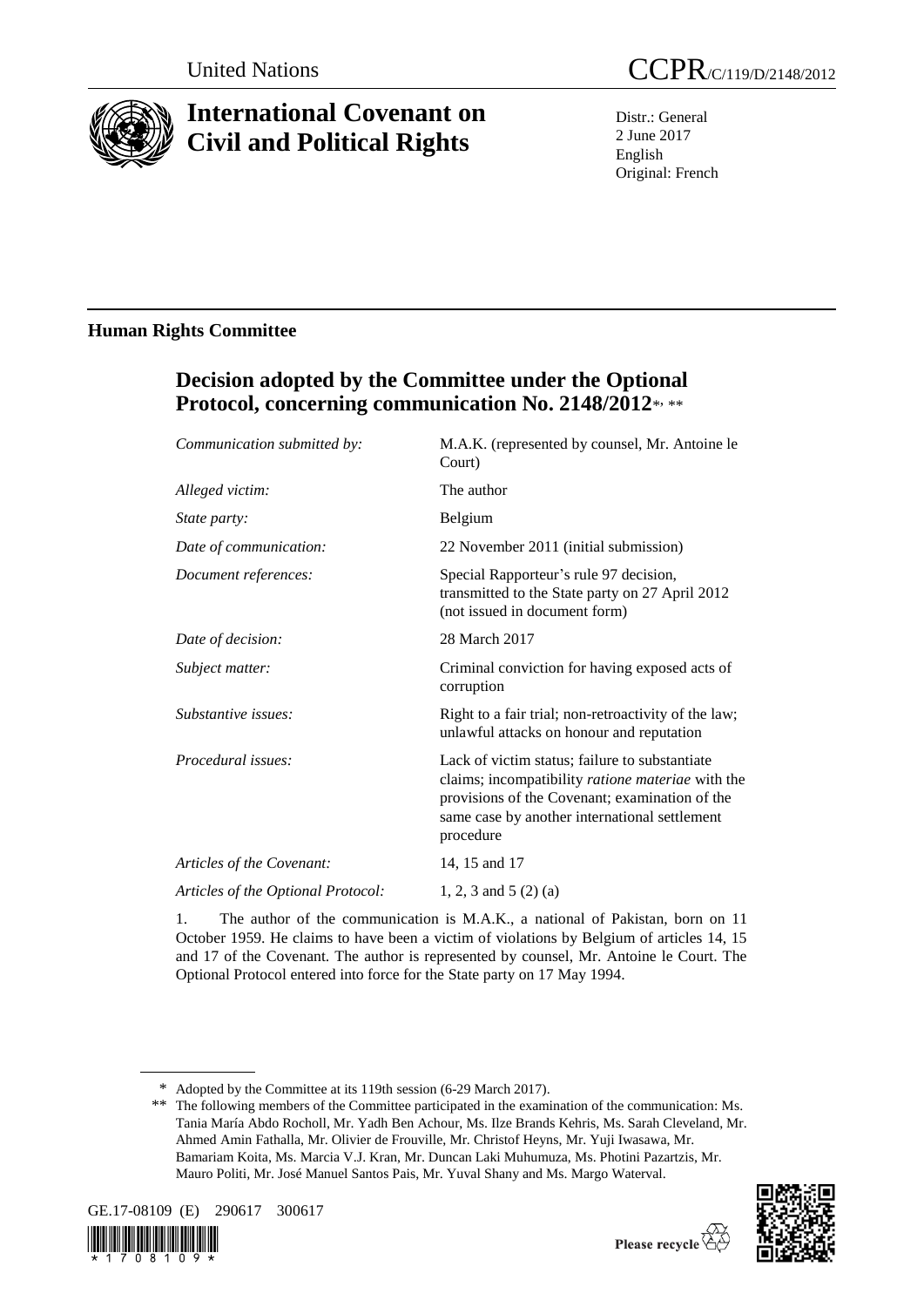#### **The facts as submitted by the author**

2.1 The author arrived in Belgium in 1982, obtaining a Belgian residence permit the same year. From the late 1980s, the author ran several firms that were involved, among other activities, in operating so-called "unbranded petrol pumps". At that time, the major oil companies were gradually abandoning this market to operators of what were known as "unbranded" service stations — as opposed to service stations selling branded products letting them take over service stations that, in the companies' eyes, were no longer sufficiently profitable or would be closed, sooner or later, on account of the potential risks (hazardous locations, soil pollution). The new operators of these "unbranded petrol pumps" were able to cut prices as they were not investing in marketing or human resources and were not dependent on large, costly structures.

2.2 It was against this background that an anonymous complaint was made to the Minister of Finance on 16 March 1992 alleging the sale of petrol at prices lower than the official price and failure to declare purchases. The Minister forwarded the complaint to the Special Tax Inspection Service, which, in turn, reported the case to the Brussels prosecutor's office on 4 June 1992. Two distinct sets of charges were brought against the author on this basis, relating to his tax practices and his employment practices, respectively.

2.3 Regarding the tax aspect of the case, the investigation into the author was opened on 15 June 1992 and entrusted to Judge Van Espen, who led it until its formal conclusion in 2003. On 22 November 1994, searches were conducted at the author's home and at the offices of the firms he ran, and a warrant was issued for the author's arrest. On 23 November 1994, the author was charged with the following offences: forgery and making use of forged documents and value added tax (VAT) records; breaches of articles 449 and 450 of the Income Tax Code and articles 45, 50 (1-4), 73 and 73 bis of the Value Added Tax Code; criminal conspiracy, fraud, breach of trust and money-laundering.

2.4 In an order of 28 November 1994, the Brussels Court of First Instance in chambers approved the author's pretrial detention. Ruling on the author's appeal against that decision, the indictment division of the Brussels Court of Appeal ordered his immediate and unconditional release on 14 December 1994.

2.5 The Belgian Senate, in a resolution of 18 July 1996, decided to establish a commission tasked with investigating organized crime. In the course of its work, various academic experts and practitioners appeared before the commission as witnesses. The investigating judge, Judge Van Espen, was heard by the commission in this capacity on 14 March 1997. During his testimony, he proposed a definition of organized crime, basing himself on the case of the unbranded petrol pumps and characterizing the individuals involved in that scheme as "*truands*" (crooks).

2.6 Following this testimony, the investigation continued under Judge Van Espen until October 1998 and involved the questioning of the author, the conduct of inquiries into his property and the addition to the case file of information obtained from the tax authorities. On 22 September 2000, the Brussels prosecutor's office applied for the author's committal before the competent trial court. On 8 October 2002, a hearing took place before the Brussels Court of First Instance in chambers to determine further procedure in the case; during this hearing, Judge Van Espen referred to the comments he had made to the Senate's commission of inquiry.

2.7 The author and his counsel, considering those comments to be incompatible with the investigating judge's duty of impartiality, made several applications to have the judge's report, along with all the investigative measures he had undertaken, declared null and void. Those applications were, however, rejected by the Court of First Instance in chambers: the Court issued an order on 8 May 2003 in which the judge's impartiality went unquestioned, and the author was committed for trial before the criminal court on the charges set out in paragraph 2.3 above.

2.8 The author appealed this decision, which was nevertheless upheld by the indictment division of the Brussels Court of Appeal in a ruling of 18 November 2003, which read as follows: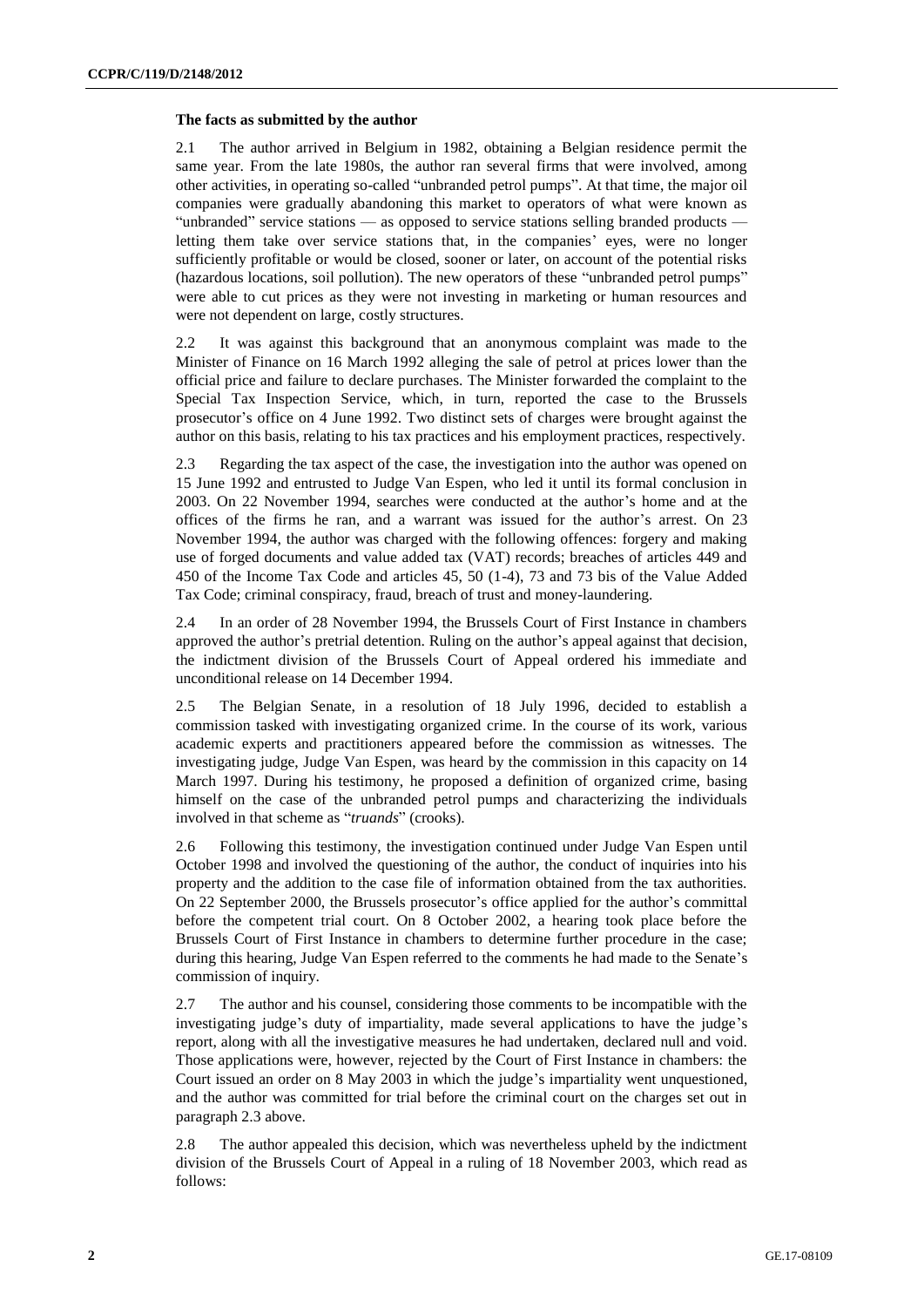"Whereas the documents on the file show that the investigating judge examined the cases for prosecution and defence and respected all the obligations incumbent on him under the law (in particular, article 56 of the Code of Criminal Procedure); whereas there is nothing in the voluminous investigation file submitted to the Court that could call into doubt the investigating judge's independence or impartiality, which, moreover, are presumed save proof of the contrary.

Whereas, in view of the totality of his duties, the comments made by the investigating judge on 14 March 1997 before the Senate parliamentary commission tasked with investigating organized crime in Belgium and adduced as evidence by the accused in their submissions and consolidated submissions do not of themselves raise reasonable doubt as to his ability to conduct the investigation impartially; whereas the comments adduced were in fact made outside the context of the investigation, which was virtually closed at the time; whereas the accused did not exercise in a timely manner the remedies made available to them by the law in order to secure the investigating judge's removal; whereas, on the contrary, they continued voluntarily before him until the filing of the application for committal during the hearing to determine further procedure in the case […]

Whereas it is clear from these observations and considerations that the investigating judge did not fail in his duty of impartiality or show any bias […]."

2.9 The author appealed this decision before the Court of Cassation. In its ruling of 7 April 2004, the Court of Cassation stated that the appeal court judges had not "provided legal justification for their decision holding the investigative measures taken by [the investigating judge] after 14 March 1997 to be lawful", and the case was referred back to the indictment division of the Brussels Court of Appeal.

2.10 In a ruling of 19 October 2005, the indictment division overturned the committal order of 8 May 2003 (para. 2.7) and appointed an investigating judge, Judge Lutgenz, to report to it on the lawfulness of the proceedings against the author. During a hearing on 15 February 2006, the investigating judge stated that he had not found in the file any investigative measures that called into question the impartiality of Judge Van Espen.

2.11 On this basis, the indictment division concluded as to the lawfulness of the investigation conducted and, in a new order of 19 April 2006, committed the author before the competent trial court, namely the Brussels Criminal Court. The author then filed an appeal in cassation.

2.12 The Court of Cassation, in a ruling of 20 September 2006, rejected this appeal, on the grounds that the appeal court judges had been able to provide legal justification for their decision holding that the measures taken by the investigating judge after 14 March 1997 were not marred by any irregularities.

2.13 The author argued again before the Brussels Criminal Court that the investigative measures carried out by Judge Van Espen were null and void and that the prosecution was inadmissible because the statute of limitations for the offences with which he was charged had expired. His application was rejected on 28 September 2007.

2.14 At trial, the Criminal Court acquitted the author of the charges of forgery of private business documents but found him guilty of forgery and making use of forged tax records, fraud, breach of trust, money-laundering, VAT fraud and criminal conspiracy. The Court observed that the criminal proceedings had "certainly [been] unreasonably prolonged", contrary to article 6 of the European Convention on Human Rights, and decided in consequence to impose "a significantly lesser penalty than that which would have been imposed by the Court had the trial taken place within a reasonable time".

2.15 The Criminal Court applied the reduction of sentence to the primary penalty handed down: the author was sentenced to imprisonment for 20 months, suspended for 5 years, fined  $E12,000$  and prohibited from exercising professional activities for a period of 10 years,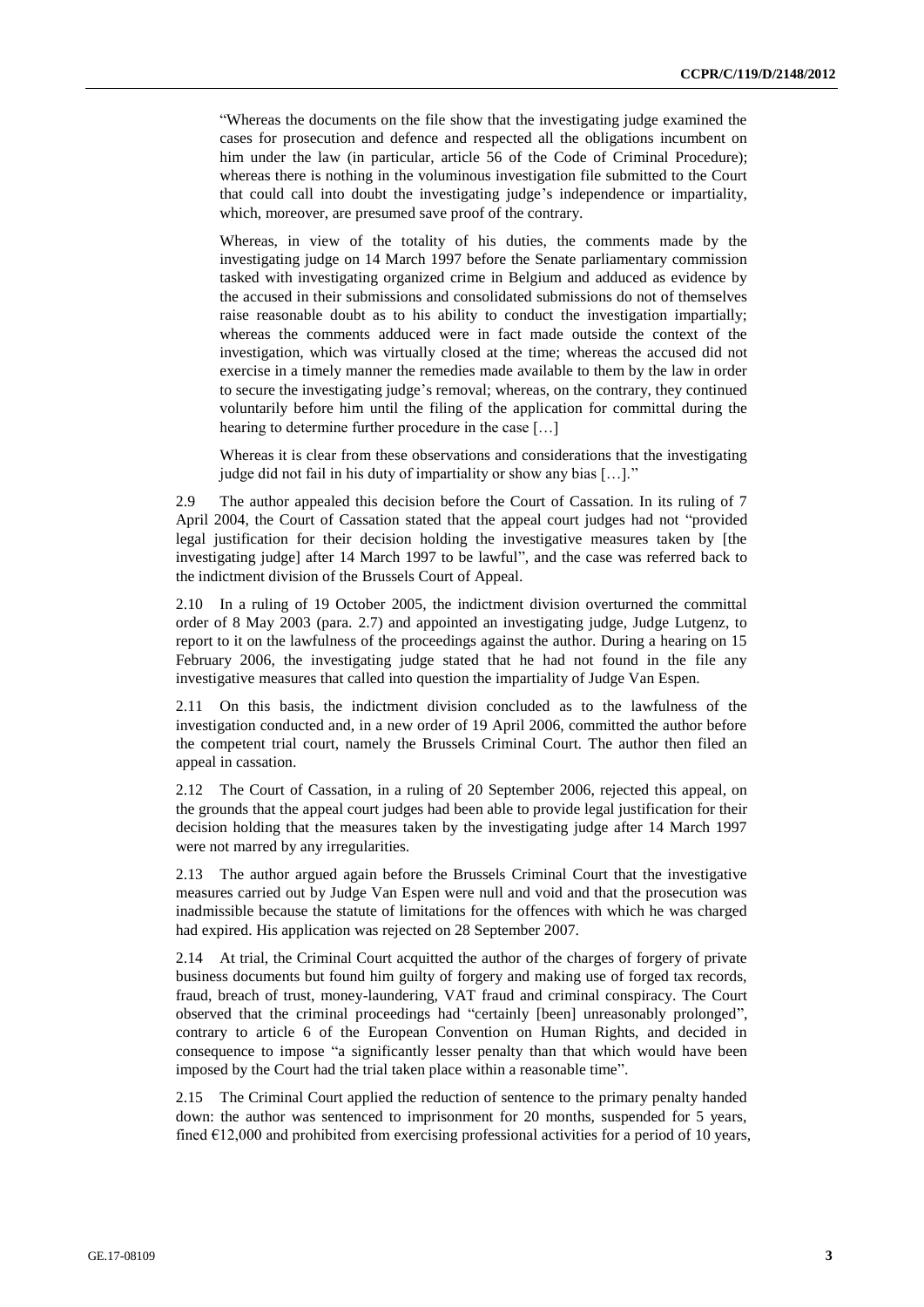the maximum provided for under the relevant provision.<sup>1</sup> In addition, financial confiscation orders were passed for sums of US\$ 1,500,000 (the proceeds of the money-laundering offences) and  $E28,016,799.70$  (the value of the property advantages obtained from the fraud), respectively. With regard to the civil claims lodged, the author and two of his codefendants were ordered to pay a total of €56,057,194.40 to the State party.

2.16 The author appealed his conviction before the Brussels Court of Appeal. Once again, he reiterated the allegations against Judge Van Espen, again invoking the provisions of international human rights law. On 21 October 2008, the Brussels Court of Appeal rejected his arguments; it found, "after examining all the facts and in the light of the specific circumstances of the case, [that] the accused was not deprived of his absolute right to a fair trial, notwithstanding the breach on the part of the investigating judge".

2.17 Concerning the claim that the prosecution should be deemed statute-barred (the statute of limitations for the alleged offences of forgery and making use of forged tax records should have begun to run on 25 October 1996 at the latest, so that the statute should have been considered to have expired on 25 October 2006 at the latest), the Court based itself primarily on the principle that the statute of limitations only begins to run when the effect sought by the perpetrator ceases, or when the forged records can no longer cause harm. The Court thus found, in the current instance, that the practical effects of the forged records remained ongoing, with the result that the statute had yet to begin running in respect of the charges against the defendants.

2.18 Furthermore, the Court of Appeal validated the Criminal Court's analysis with regard to the charges that should be upheld against the author and confirmed the primary and ancillary penalties imposed on him, while conceding that the proceedings had been unreasonably prolonged. The Court of Appeal rejected the author's application for a simple finding of guilt to be made against him without imposition of a penalty, as provided for in article 21 ter of the preliminary section of the Code of Criminal Procedure. The author filed a final appeal in cassation against the judgment of the Brussels Court of Appeal, thereby exhausting domestic remedies. His appeal was rejected by the Court of Cassation on 3 June 2009.

2.19 With regard to the employment aspect of the case, which involved various alleged breaches of the Belgian laws and regulations on compulsory enrolment of workers in the social security system and payment of social security contributions, the author was accused of employing "false contractors" and persons registered as unemployed, failing to display the working hours for part-time work and violating the laws applying to foreign workers. The author was also prosecuted on charges of making use of a forged document to contract a sham marriage with a Belgian national for the purpose of obtaining a Belgian residence permit.

2.20 In December 2004, the prosecutor's office attached to the labour courts applied for all the offences listed to be referred to the competent trial court, with the exception of the offences of employing persons registered as unemployed and failing to display the working hours for part-time work, requesting that the proceedings in respect of those offences be terminated for want of sufficient evidence. However, in orders handed down successively on 13 January 2006 and 14 February 2006, the Brussels Court of First Instance in chambers declared the prosecution to have lapsed in respect of each offence for which referral was requested. In so doing, the Court considered that it was not necessary to rule on the nullity of the investigation conducted by Judge Van Espen.

2.21 On 25 November 2009, the author lodged an application against Belgium with the European Court of Human Rights. The Court, sitting in single-judge formation, rejected the application without giving grounds on 4 October 2011.

<sup>&</sup>lt;sup>1</sup> The judges considered that the acts with which the author was charged constituted a collective offence by virtue of unity of intent and should be punished by a single penalty, the most severe.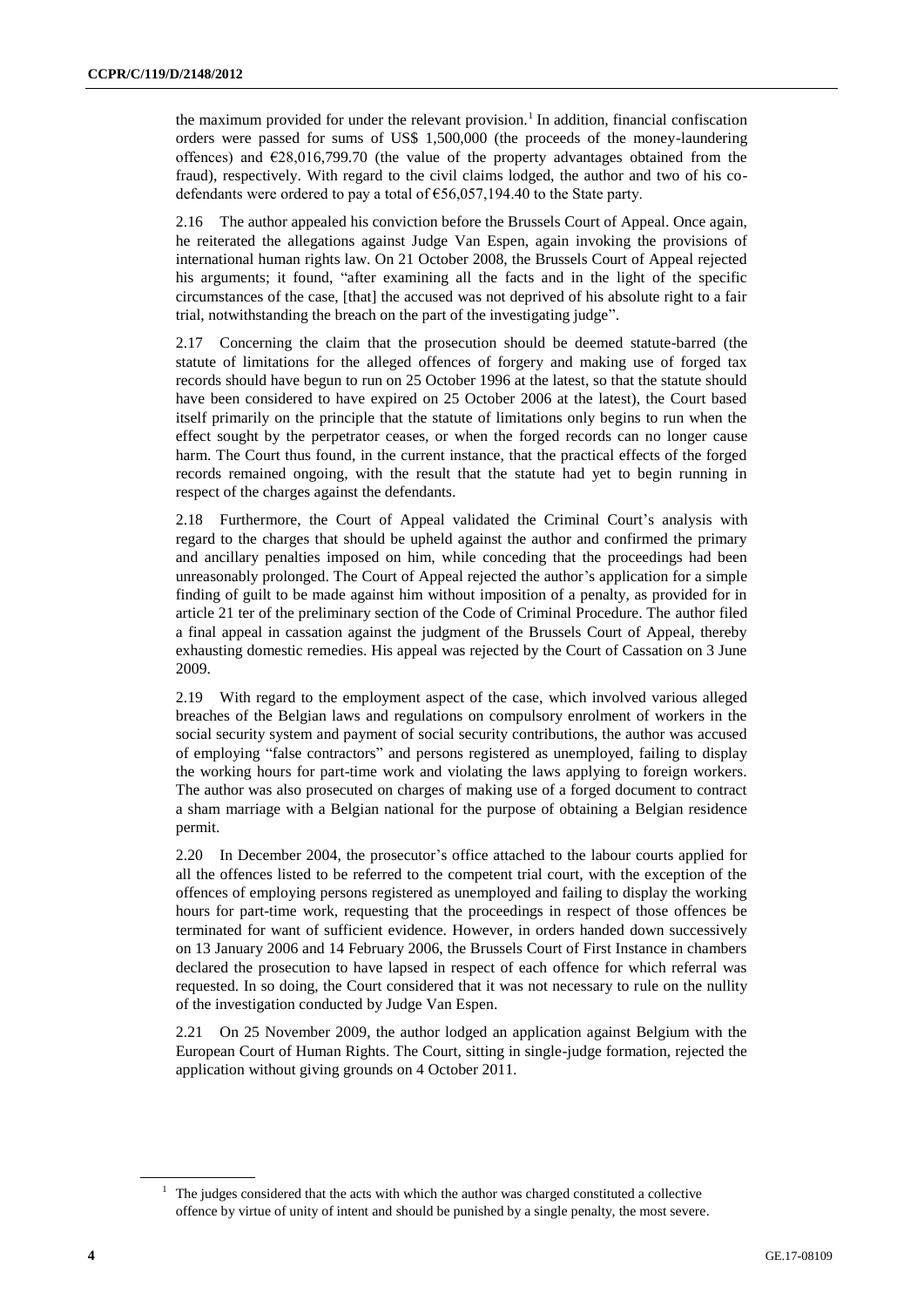#### **The complaint**

3.1 The author claims that the criminal proceedings against him did not take place within a reasonable time, violating the guarantee provided in article 14 (3) (c) of the Covenant. He recalls that the proceedings lasted nearly 17 years. The author emphasizes that the courts, while taking into account the undue delay, reduced only the primary penalty of deprivation of liberty and not the "ancillary" penalties, the impact of which was considerable, according to the author.

3.2 The author cites the lack of impartiality of the investigating judge, as evidenced by his comments to the Senate commission of inquiry on 14 March 1997, which constitutes a violation of article 14 of the Covenant. In the author's view, bearing in mind that the investigating judge is the key player in the preliminary phase of the criminal process, bias on his part irreparably undermines the lawfulness and the very fairness of the proceedings. The author asserts that he always had doubts as to the judge's impartiality, contrary to the findings of certain courts. He denounced this lack of impartiality as soon as it became clear, that is, at the hearing on 8 October 2002 before the Brussels Court of First Instance in chambers. The domestic courts found, however, that the investigating judge's proven bias had not in any way affected the proper conduct of the investigation.

3.3 Furthermore, the Belgian courts placed on the author the burden of proving that the investigating judge's bias had undermined the lawfulness of the proceedings. That burden could only be satisfied, moreover, by demonstrating that the judge's individual intentional acts were unlawful, and only those acts that had taken place after the disputed display of partiality (that is, after 14 March 1997) could be taken into consideration for the purpose of that demonstration. The author objects to this for two reasons: first, in his view, bias against a person does not necessarily arise exactly concomitantly with the public display of that bias. The fact that the investigating judge only made the disputed remarks on 14 March 1997 does not preclude the possibility that the bias underlying the remarks existed prior to that date, it being understood that it is not for the author to prove that this was the case.

3.4 The author is of the view that the reasoning of the Belgian courts, which held that the lawfulness of investigative measures could not be challenged solely on the basis that the person who took them lacked the requisite impartiality, strips the guarantee of judicial impartiality of any practical usefulness, since violations would not, in reality, give rise to any separate effect or penalty. This being so, the investigating judge's lack of impartiality rendered the proceedings as a whole, which were brought on the basis of the investigation conducted by the latter, unfair and unlawful.

3.5 According to the author, the investigating judge, in the comments he made to the parliamentary commission of inquiry before judgment was handed down in the author's case, did not confine himself to merely setting out the suspicions weighing against the author but rather declared him guilty. The author recalls that the investigating judge referred to him as a "crook" in his testimony (para. 2.5 above), which is included in the final report of the commission of inquiry. The author claims that the principle of the presumption of innocence, as guaranteed in article 14 (2) of the Covenant, was thereby violated in his regard. The author cites the Committee's general comment No. 32 (2007) on the right to equality before courts and tribunals and to a fair trial (para. 30), according to which it is a duty for all public authorities to refrain from prejudging the outcome of a trial, for example by abstaining from making public statements affirming the guilt of the accused.

3.6 The author adds that he was never charged with several of the offences alleged against him. Thus, he was never prosecuted, either before 14 March 1997 or subsequently, for a series of criminal offences of which he was accused by Judge Van Espen in his testimony and in the findings of the parliamentary commission of inquiry: excise fraud, offences related to drug trafficking, trafficking in persons and illegal immigration, and threats, intimidation and violence. The author concludes therefrom that article 14 (2) of the Convention was violated in his regard.

3.7 Furthermore, the author claims that the reasoning of the Court of Appeal, in its ruling of 21 October 2008, and the Court of Cassation, in its ruling of 3 June 2009, holding that the author's prosecution was not statute-barred, is contrary to article 15 (1) of the Covenant insofar as it meant resetting the starting point of a limitation period that had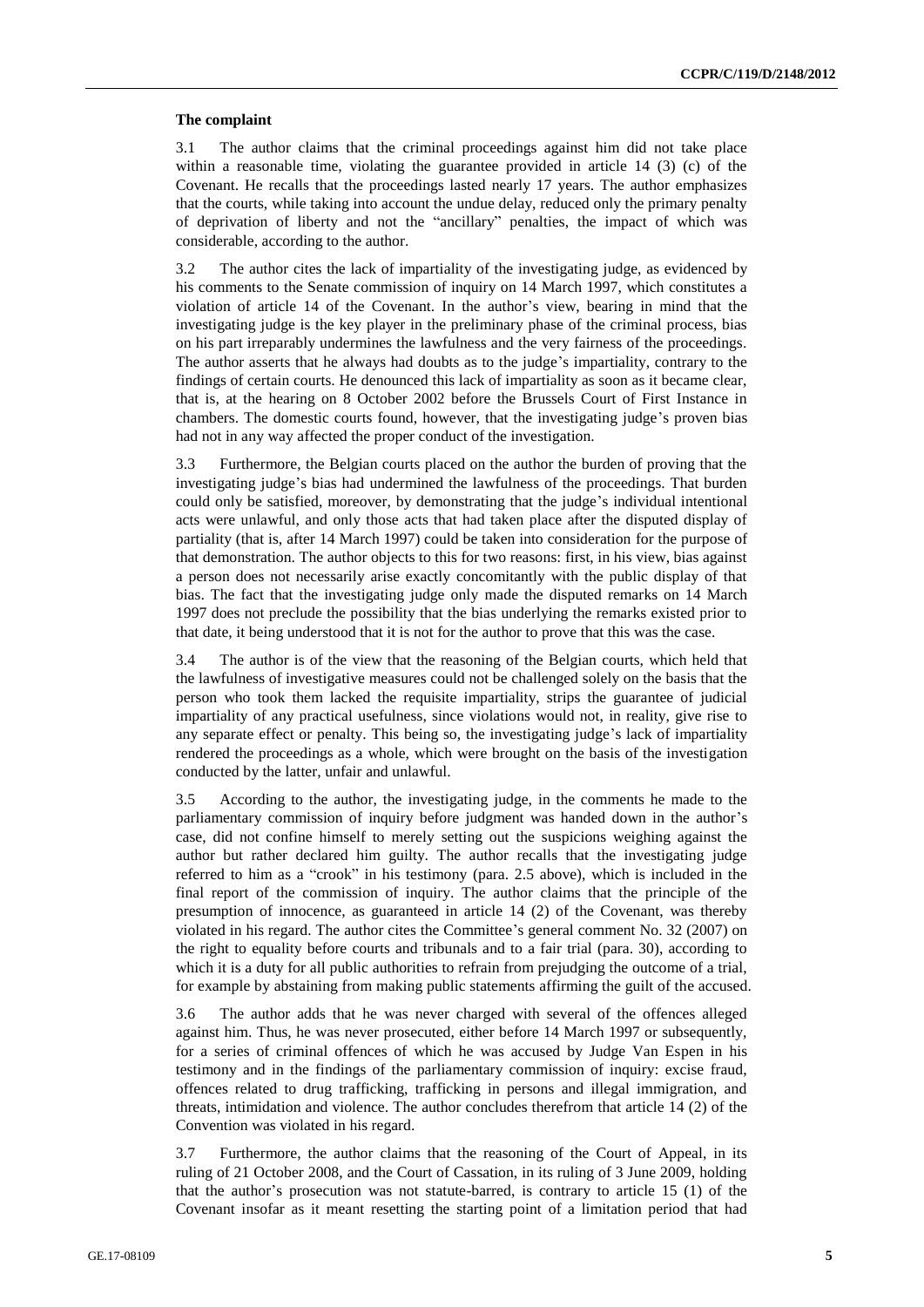expired definitively. This article is intended to preclude the possibility of penalties being imposed for acts that are no longer punishable. The author maintains that, if the Committee were to find that the method used by the Brussels Court of Appeal and the Court of Cassation to calculate the limitation period does not breach article 15 of the Covenant, it should, at the very least, agree that, this period, owing to its length, is inconsistent with the requirement of procedural fairness contained in article 14.

3.8 According to the author, the unfairness created by the totally inordinate length of the limitation period for the prosecution was exacerbated by the complete uncertainty in which he found himself as to the *dies a quo* or starting point of this period. The Court of Appeal ruling of 21 October 2008 stated that the statute of limitations for the forgery offences charged (the acts took place in 1994) had not yet begun to run, "as an appeal remained pending before the tax authorities". The Court of Appeal refrained from providing any further details to identify the specific appeal in question, and the Court of Cassation, in its ruling of 3 June 2009, saw nothing unlawful in this total lack of identification. For these reasons, the author maintains that the excessive length of the limitation period and the complete uncertainty in which he found himself as to the *dies a quo* of this period, by virtue of their cumulative effect, violated article 14 of the Covenant in his regard.

3.9 The author also maintains that the comments made by the investigating judge to the parliamentary commission of inquiry violated his right to honour and reputation, which is guaranteed in article 17 of the Covenant.<sup>2</sup>

3.10 Furthermore, he claims a violation of article 17 of the Covenant on account of the disproportionate nature of the ancillary penalty handed down of prohibition from exercising professional activities.<sup>3</sup> He argues that this prohibition constitutes undue interference with his privacy. He emphasizes that he continued to exercise the activities in question during the 17 years for which the proceedings lasted, without being accused of committing any criminal act during this period; that the severity of the penalty of prohibition was in no way mitigated despite the finding made concurrently by the Brussels Criminal Court, and subsequently by the Brussels Court of Appeal in its ruling, that the proceedings against him had been unreasonably prolonged; and that a prohibition of such length must necessarily be considered disproportionate, *ratione materiae* and *ratione temporis*, when it is the result of criminal proceedings for which the limitation period was as excessive as that applied in the present case.

3.11 For all of these reasons, the author requests the Committee to invite the State party to strike from the final report of the parliamentary commission tasked with investigating organized crime in Belgium all the passages concerning him and to reopen the criminal proceedings against him. In addition, the author asks to be able to specify subsequently the form that adequate reparation for the violations found might take.

3.12 On 13 July 2012, the author's counsel added that he was claiming from the State party, by way of reparation, reimbursement of the legal costs and fees incurred before the Belgian courts and before the Committee.

### **State party's observations**

4.1 On 3 April 2013, the State party submitted its observations on admissibility and on the merits of the communication. Firstly, it recalls the facts, notably that the author was charged, in the part of the case relating to tax, with forgery and making use of forged documents and VAT records, fraud, breach of trust, money-laundering, breaches of the

<sup>2</sup> The author refers to communication No. 1472/2006, *Sayadi and Vinck v. Belgium*, decision adopted on 22 October 2008, paras. 10.12 and 10.13.

<sup>&</sup>lt;sup>3</sup> Pursuant to the Act of 2 June 1998 amending Royal Decree No. 22 of 24 October 1934, the prohibition from exercising professional activities to which the author was sentenced for a period of 10 years covers "the functions of director, auditor or manager of a joint stock company, private limited liability company or cooperative company, as well as functions conferring authority to engage such companies, and the functions of official of a Belgian establishment referred to in article 198 (6) (1) of the consolidated Acts on commercial companies of 30 November 1935, and the profession of stockbroker or correspondence stockbroker".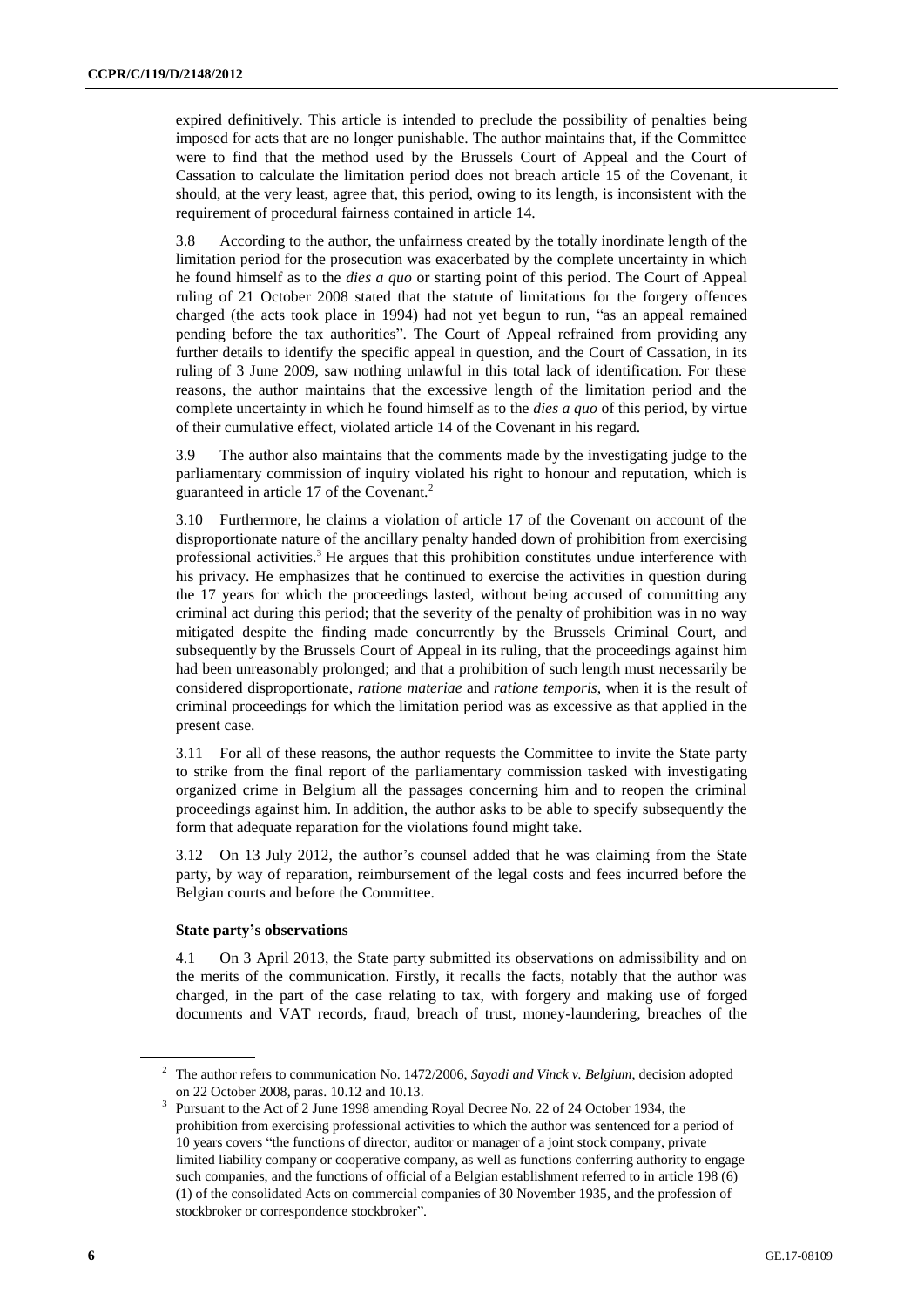Value Added Tax Code and criminal conspiracy. As for the part of the case relating to employment, the investigation was closed in September 1998 pursuant to an order by the investigating judge, Judge Van Espen, and the file transmitted to the prosecutor's office for further action. However, in orders dated 13 January 2006 and 14 February 2006, the prosecution was declared to have lapsed in respect of each of the offences concerned. The Brussels Court of First Instance in chambers did not consider it necessary to rule, as the author had requested it to do, on the nullity of the investigation conducted by Judge Van Espen in the light of the latter's alleged bias. Nor did the author have the opportunity to be exonerated of the charges against him in that part of the case.

4.2 The State party also recalls that, on 8 October 2002 at the hearing to determine further procedure in the case, and in the report he was required to prepare on the investigation he was conducting, Judge Van Espen referred — unprompted — to the comments he had made almost six years earlier to the Senate parliamentary commission tasked with investigating organized crime. The author applied to have the judge's report declared null and void, along with all the investigative measures taken, on the grounds that those comments betrayed a lack of impartiality on the part of the investigating judge. His demands were rejected by the Brussels Court of First Instance in chambers in the committal order of 8 May 2003, on the basis that the penalty for the investigating judge's comments should not be the invalidation of the investigation. This decision was upheld on appeal by the indictment division of the Brussels Court of Appeal on 18 November 2003.

4.3 On 7 April 2004, the Court of Cassation overturned the indictment division's ruling, on the grounds that, even though the appeal court judges had not found any further breaches by the investigating judge of his duty of impartiality, they could not conclude that the judge's comments did not raise reasonable doubt as to his ability to conduct the investigation impartially. However, the investigating judge, Judge Lutgenz, who was subsequently asked to report to the indictment division on the lawfulness of the proceedings against the author did not identify in his report any investigative measures that could have called into question the impartiality of Judge Van Espen. The Court therefore confirmed that the bias of the investigating judge, since removed from the case, did not constitute an irremediable flaw, compromise the fairness of the process, or render the entire investigation null and void or the proceedings inadmissible. The State party recalls that the author was committed for trial before the Brussels Criminal Court, the competent trial court. He then filed an appeal in cassation, which was rejected on 20 September 2006.

4.4 Noting that the criminal proceedings had been unreasonably prolonged, the Court decided to significantly reduce the penalty, imposing a sentence of imprisonment for 20 months, suspended for 5 years, and a fine of  $E12,000$  as the primary penalty, prohibiting the author from engaging in professional activities for a period of 10 years and ordering the confiscation of sums representing the proceeds of the money-laundering offences and the value of the property advantages obtained from the fraud. On appeal by the author, the Brussels Court of Appeal found that he had not been denied his right to a fair trial and upheld the primary and ancillary penalties.

4.5 The State party maintains, on the basis of these elements, that the author's claims have been carefully considered by various domestic courts and that it is not for the Committee to re-evaluate the facts and evidence in this case. The State party adds that, while he is requesting that the indictment be quashed in its entirety on account of the investigating judge's lack of impartiality, the author does not contest any of the specific charges against him. Furthermore, the author has alleged that the Belgian courts proceeded from the assumption that the lawfulness of investigative measures could not be challenged solely on the basis that the person who took them lacked the requisite impartiality, which is not correct. The State party recalls that, on 20 September 2006, the Court of Cassation rejected the author's appeal in these terms: "An investigating judge who has taken a position publicly as to the guilt of an accused person is no longer capable of assuming responsibility for weighing impartially the cases for prosecution and defence. However, it does not necessarily follow therefrom that all the measures taken by the judge are null and void." The State party contests the author's inference that the established breach of the judge's duty of impartiality was not taken into account and recalls that the Court of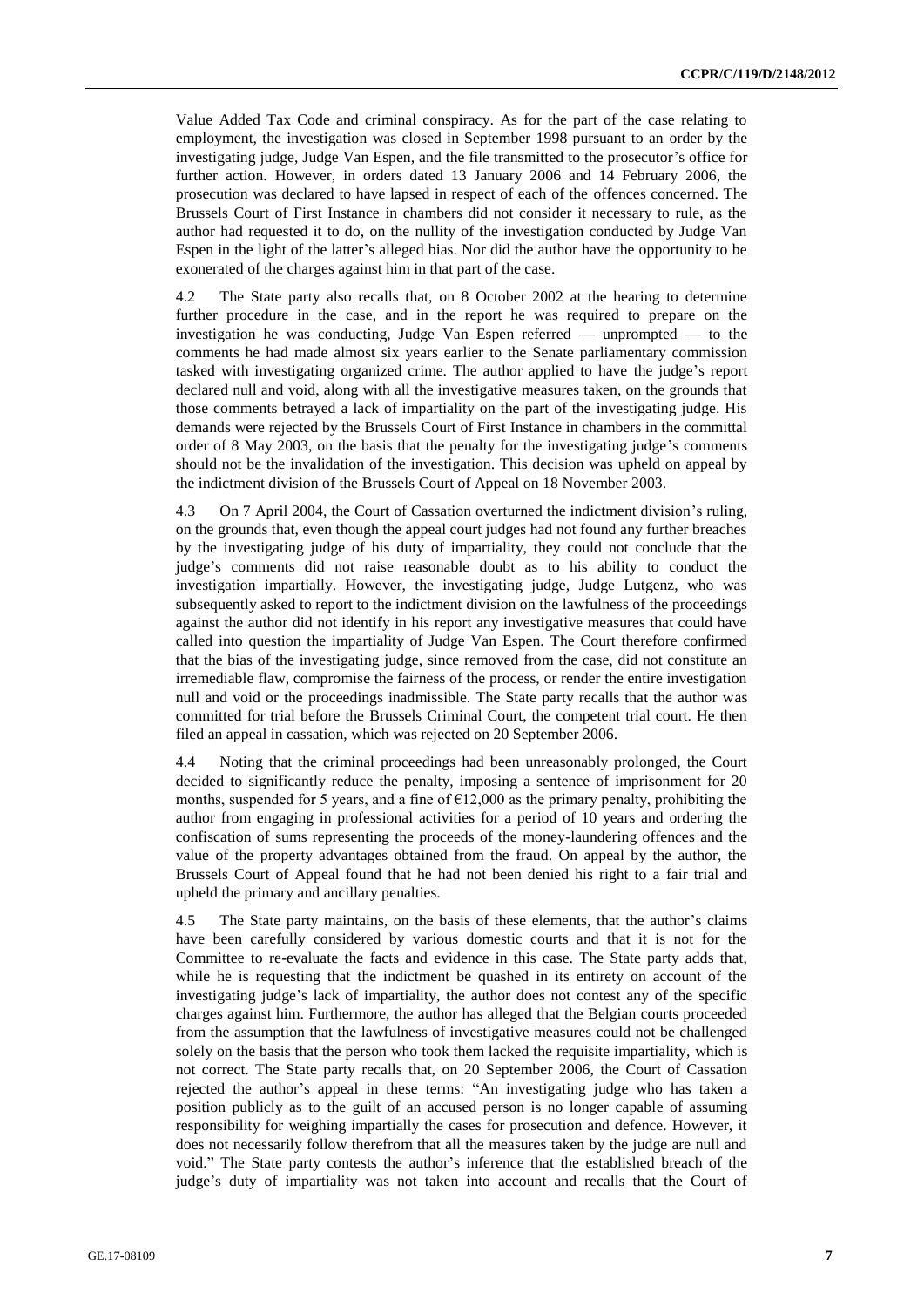Cassation found, when it concluded its own consideration of the case, that the author had not been deprived of his right to a fair trial.

4.6 The State party also rejects the author's other claims, including those relating to the presumption of innocence, to his right to honour and reputation, to the recommencement of the limitation period and to the disproportionate nature of the penalty of prohibition from engaging in professional activities, which the State party considers to be totally unfounded.

### **Author's comments on the State party's submission**

5.1 On 10 June 2014, the author submitted his comments on the State party's submission. He notes first of all that the State party has not challenged the admissibility of the communication and merely describes his claims as insufficiently substantiated, even though he has made specific allegations.

5.2 The author reiterates all of his allegations, noting that the State party has not made any comment on the issues relating to the manifestly unreasonable delay in trying his case; the presumption of innocence; the statute of limitations; his right to honour and reputation; or the disproportionate nature of the 10-year prohibition from exercising professional activities that was imposed on him.

# **Issues and proceedings before the Committee**

# *Consideration of admissibility*

6.1 Before considering any claim contained in a communication, the Committee must decide, in accordance with rule 93 of its rules of procedure, whether the communication is admissible under the Optional Protocol to the Covenant.

6.2 The Committee observes that, on 25 November 2009, the author lodged an application against Belgium concerning the same case with the European Court of Human Rights. It notes that this application was rejected by the Court, sitting in single-judge formation, on 4 October 2011 and is thus no longer being examined. In the absence of a reservation by the State party that would exclude the Committee's competence to consider communications that have already been examined by another procedure of international investigation or settlement, the Committee concludes that there is no obstacle to the admissibility of the communication under article 5 (2) (a) of the Optional Protocol.<sup>4</sup>

6.3 The Committee notes the author's argument that he has exhausted all available domestic remedies. In the absence of any objection by the State party, the Committee concludes that the requirements of article 5 (2) (b) of the Optional Protocol have been met.

6.4 With regard to the author's claim under article  $14$  (3) (c) that he was not tried within a reasonable time and without undue delay, the proceedings having lasted almost 17 years (from 1992 to 2009), the Committee recalls that the reasonableness of the delay in a trial has to be assessed in the circumstances of each case, taking into account the complexity of the case, the conduct of the accused and the manner in which the matter was dealt with by the administrative and judicial authorities.<sup>5</sup> In the circumstances of the case at hand, the Committee observes that the Brussels Criminal Court, in its judgment of 28 September 2007 on the author's appeal on the merits, noted that the criminal proceedings had been unreasonably prolonged and decided to impose "a significantly lesser penalty than that which would have been imposed by the Court had the trial taken place within a reasonable time" (paras. 2.14 and 2.15 above). In the light of the foregoing, the Committee considers that the author's complaint was properly dealt with by the authorities of the State party and that, consequently, his submission to the Committee is unfounded. The author cannot therefore claim to be a victim within the meaning of article 1 of the Optional Protocol, and this part of the communication must be declared inadmissible for that reason.

<sup>4</sup> See, for example, communication No. 904/2000, *Van Marcke v. Belgium*, Views adopted on 7 July 2004, para. 6.2.

<sup>5</sup> See general comment No. 32 (2007), para. 35.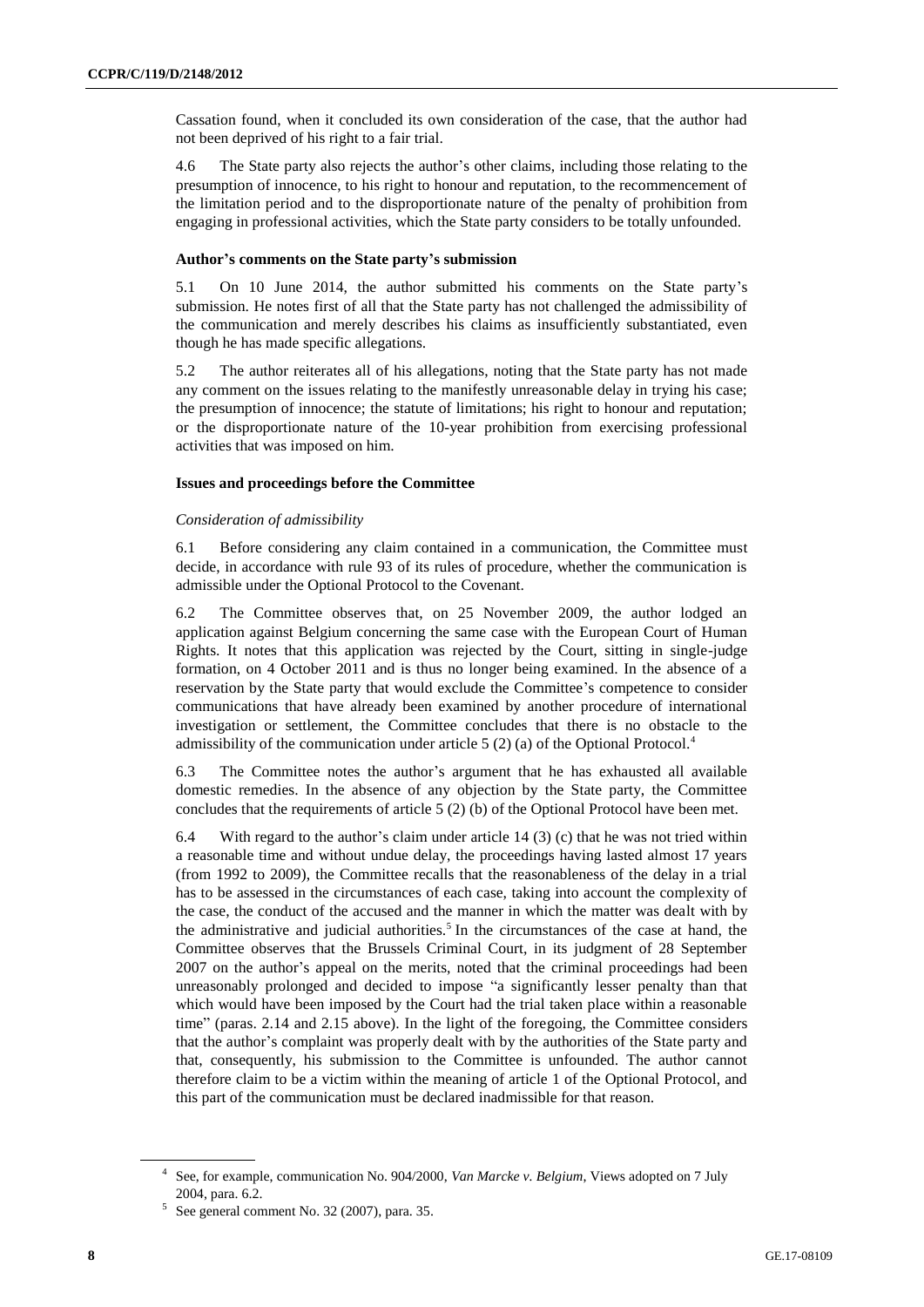6.5 Regarding the author's claim under article 14 (2) of the Covenant that the investigating judge's lack of impartiality undermined his right to the presumption of innocence and to a fair trial, the Committee notes that the facts were examined by the Court of First Instance on 8 May 2003; the Brussels Court of Appeal on 18 November 2003; and then, on 7 April 2004, by the Court of Cassation, which upheld the appeal and sent the case back to the Brussels Court of Appeal. On the basis of a report prepared by a new investigating judge it had appointed on 19 October 2005, the indictment division concluded on 19 April 2006 as to the lawfulness of the initial investigation. A new appeal in cassation was rejected on 20 September 2006, the Court of Cassation having ruled that the measures taken by the investigating judge were not marred by any irregularities. The author again argued before the Brussels Criminal Court that the investigative measures carried out were null and void, but his application was rejected on 28 September 2007. On 21 October 2008, the Brussels Court of Appeal also found that the author had received a fair trial, a conclusion reiterated by the Court of Cassation on 3 June 2009, ruling on a final appeal filed by the author.

6.6 The Committee notes in particular the findings of the Brussels Court of Appeal that nothing in the investigation file could call into doubt the investigating judge's independence or impartiality; that the comments objected to by the author had been made outside the context of the investigation; and, lastly, that the accused had not exercised in a timely manner the remedies made available to them by the law in order to have the investigating judge removed. In the light of these findings and those of the other courts to which the case was referred, the Committee considers that the author has not sufficiently substantiated his claim for the purposes of article 2 of the Optional Protocol.<sup>6</sup>

6.7 Likewise, the Committee has taken note of the author's claim that his rights under article 15 (1) of the Covenant were violated owing to the reasoning of the Brussels Court of Appeal, which found, in its ruling of 21 October 2008, that the statute of limitations for the forgery offences charged had yet to begin to run.<sup>7</sup> The Committee recalls that article 15 affords protection against conviction on account of any act or omission that did not constitute a criminal offence, under national or international law, at the time when it was committed. The Committee observes that the author's claims under article 15 fall outside the scope of this provision *ratione materiae* and, consequently, are inadmissible under article 3 of the Optional Protocol.

6.8 Concerning the subsidiary claim that the limitation period applied by the Brussels Court of Appeal in respect of the same offences violated the author's right to a fair trial, as guaranteed in article 14 of the Covenant, the Committee refers to its preceding conclusions (set out in paragraphs 6.5 and 6.6) and finds that this claim has not been sufficiently substantiated for purposes of admissibility and must therefore be rejected pursuant to article 2 of the Optional Protocol.

6.9 As for the author's claim under article 17, according to which the comments made by the investigating judge violated his right to honour and reputation, the Committee recalls that article 17 provides for the right of every person to be protected against arbitrary or unlawful interference with his or her privacy, family, home or correspondence and against unlawful attacks on his or her honour and reputation. The Committee observes, however, that the Senate report to which the author objects does not mention him by name and that he has not identified any specific impact on his privacy or reputation that could be directly

<sup>6</sup> See, for example, communication No. 2621/2015, *J.P.D. v. France*, inadmissibility decision adopted on 2 November 2015, para. 4.5; and communication No. 1771/2008, *Gbondo Sama v. Germany*, inadmissibility decision adopted on 28 July 2009, para. 6.5.

<sup>7</sup> The Court based itself on the case law of the Court of Cassation, according to which the effects sought by using a forged tax record "tend to be produced subsequent to such use", and found that, in the case under consideration, the facts giving rise to the charges against the author (and his codefendants) constituted the "successive and continuous manifestation of the same criminal intent, without interruption, over a period of time exceeding the limitation period for bringing proceedings". The Court concluded therefrom that "the practical effects of the forged documents remain ongoing, with the result that the statute has yet to begin running in respect of the charges against these two defendants" (the author and a second defendant) (p. 29 of the ruling).